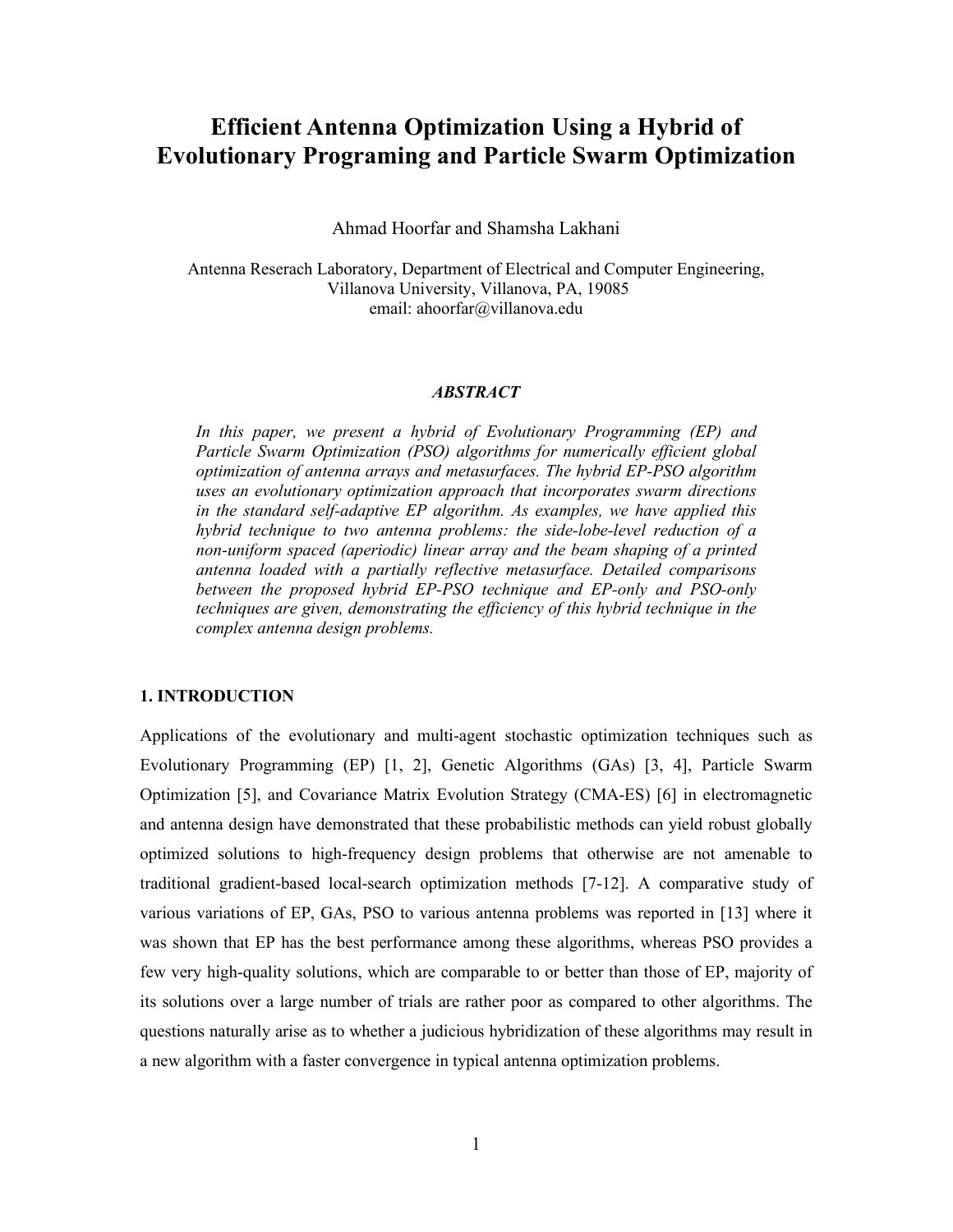In this work we investigate the efficiency of an evolutionary optimization approach that incorporates swarm directions in standard EP algorithm. Our hybrid EP-PSO approach is inspired by the work reported in [14] for test-function optimization. Unlike [14] however, we have also investigated the use of various mutation operators in the hybrid EP-PSO technique, as well as the optimum selection of boundary conditions in PSO for a given antenna problem when the proposed hybrid scheme is applied. As examples, we have applied the technique to two antenna problems: the side-lobe-level reduction of a non-uniform spaced (aperiodic) linear array and the beam shaping of a printed antenna loaded with a partially reflective metasurface. Detailed comparisons between the hybrid EP-PSO technique and EP-only and PSO-only techniques are given, demonstrating the efficiency of the hybrid technique in the investigated antenna design problems. Some results of this work were previously presented in a conference [15].

## **2. FORMULATION OF HYBRID EP-PSO TECHNIQUE**

Considering a solution vector of size n,  $\overline{x_i} = [x_i(1), x_i(2), \ldots, x_i(n)]$ , in standard EP algorithm with self-adaptive Gaussian mutation, offspring's and their corresponding strategy parameter,  $(\bar{x}_i^*,\bar{\eta}_i')$ are generated from a parents population,  $(\bar{x}_i, \bar{\eta}_i)$ ,  $\forall i \in \{1, ..., \mu\}$ , according to [16]:

$$
x_i'(j) = x_i(j) + \eta_i'(j)N_j(0,1)
$$
 (1)

$$
\eta_i'(j) = \eta_i(j) e^{[\tau^t N(0,1) + \tau N_j(0,1)]}
$$
 (2)

with

$$
\tau = \left(\sqrt{2\sqrt{n}}\,\right)^{-1}, \tau = \left(\sqrt{2n}\,\right)^{-1} \tag{3}
$$

for  $j = 0,1,2,...n$ , where  $x(j)$  and  $\eta(j)$  and are the jth components of the solution vector and the variance vector, respectively.  $N(0,1)$  denotes a one-dimensional random variable with a Gaussian distribution of mean zero and standard deviation one.  $N<sub>i</sub>(0,1)$  indicates that the random variable is generated anew for each value of j. In the hybrid EP-PSO approach we simply modify (1) and incorporate swarm directions in it according to:

$$
v_i(j) = c_1 R(0,1) \Big[ x_{\text{igroup}}(j) - x_i(j) \Big] + c_2 R(0,1) \Big[ x_{\text{ipast}}(j) - x_i(j) \Big] \tag{4}
$$

$$
x_i(j) = x_i(j) + v_i(j) \tag{5}
$$

$$
x_i'(j) = x_i(j) + \eta_i'(j)N_j(0,1)
$$
\n(6)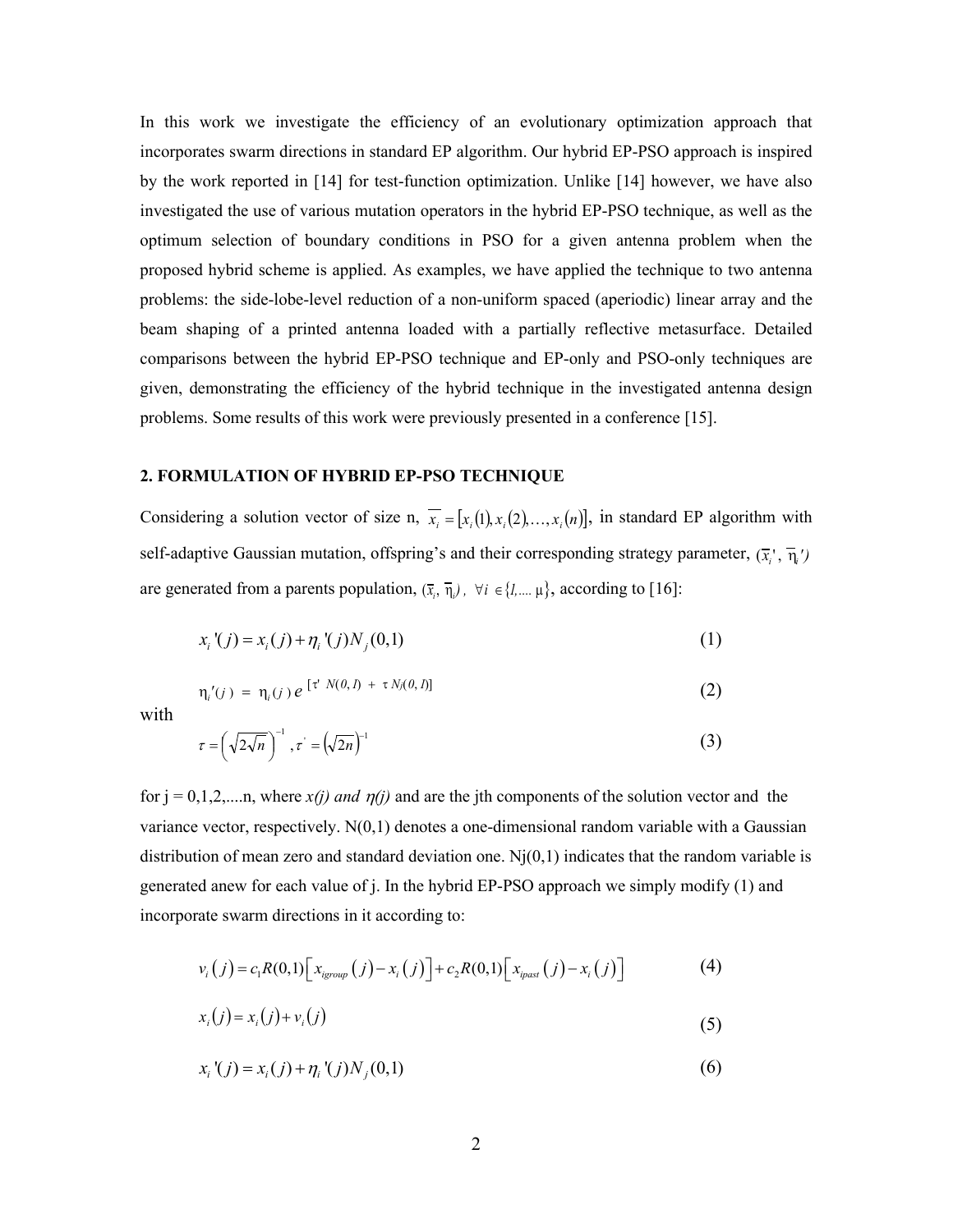Where  $X_{\text{irround}}$  and  $X_{\text{inst}}$  are the best member position (here the one with minimum fitness value in the population) and the member's previous best position, respectively,  $R(0,1)$  is a random number with a uniform distribution in the range  $[0,1]$ , and c1 and c2 are the cognitive and social rate coefficients in the standard PSO algorithm. In this approach, the particles position is first updated by (4)-(5), and then the offspring population are generated in the new position by the standard EP mutation step in (6). We note that one may also replace Gaussian mutation in (6) with Cauchy or an adaptive hybrid of Cauchy and Gaussian mutation operator, which has been shown to be more efficient in certain electromagnetic optimization problems [13]. This is done by replacing equation  $(6)$  with  $[25]$ :

$$
\overline{x}_i'(j) = \overline{x}_i(j) + \overline{\eta}_i'(j)C_j(0,1) \tag{7}
$$

where  $C(0,1)$  denotes a random variable with Cauchy distribution centered at the origin and with the scale parameter equal to one.

For other steps in the optimization process we follow the initialization, selection and tournament process outlined in [16]. The flow-chart of our implementation of the proposed hybrid EP-PSO is shown below in Figure 1.



Figure 1: Flowchart of the Hybrid EP-PSO algorithm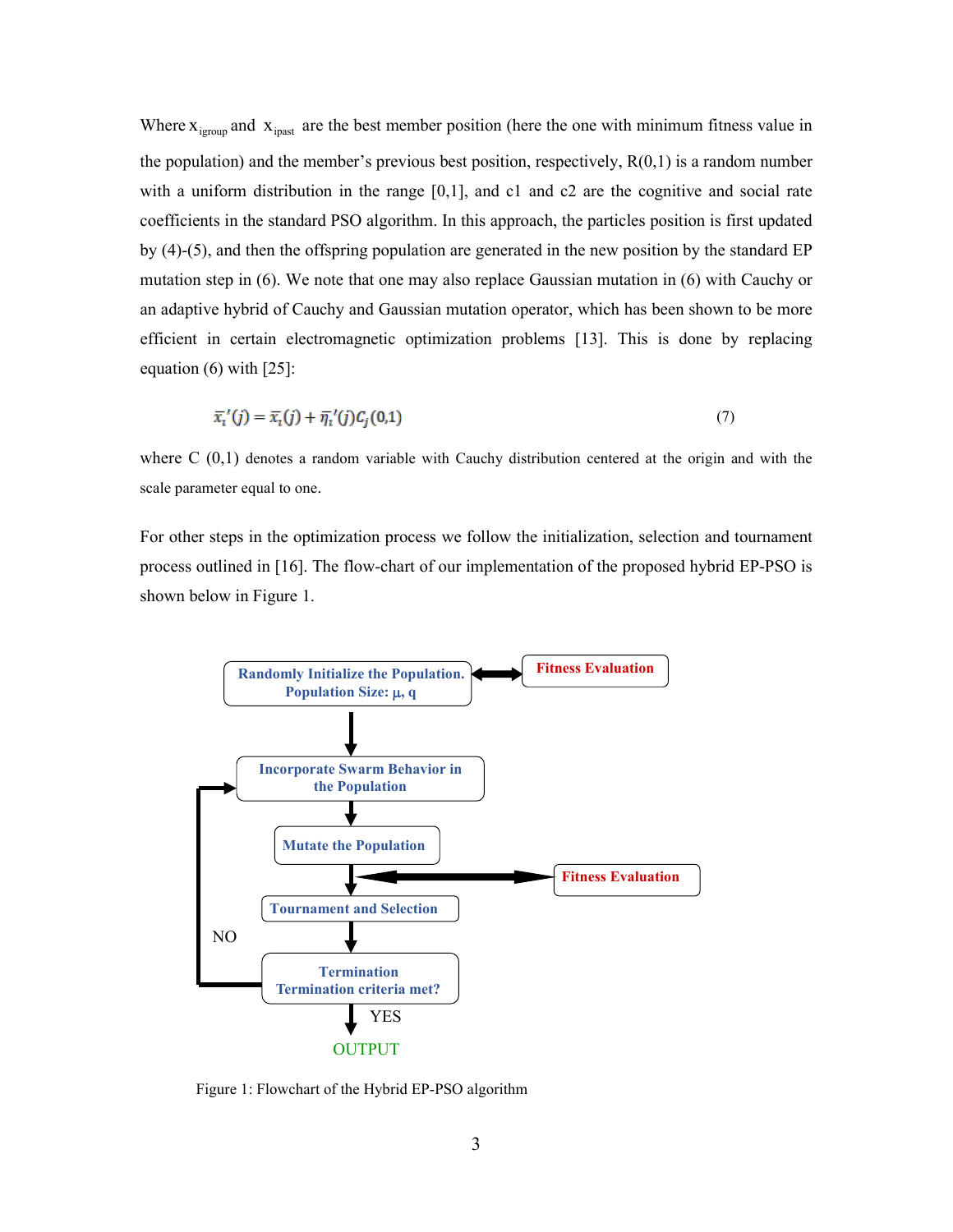#### **3. OPTIMIZATION OF NON-UNIFORMLY SPACED ARRAYS**

As the first application of the proposed technique, the hybrid EP-PSO algorithm was applied to the optimization of the maximum side-lobe level (SLL) of a 20 element non-uniformly spaced array of isotropic elements with the total aperture size of  $8 \lambda$ , shown in Figure 2.



Figure 2: A non-uniformly spaced Array

Assuming a symmetric array, the location of the outermost element,  $x_{10}$ , was specified to  $x_{10}$  = 4*λ*.The locations of other elements were optimized, resulting in a 9 parameter optimization problem. The solution vector was defined as:

 $\mathbf{X} = [x_1, x_2, x_3, x_4, \dots, x_9]; \; x_i \in [0, 4\lambda], \; |x_i - x_j| > 0.3\lambda; \; \text{and} \; \min\{x_i\} > 0.15\lambda, \; i = 1, 2, 3, 4 \dots 9, \; i \neq j.$ 

The fitness value (objective function) for this problem was famulated to be equal to the maximum sidelobe level, *Fitness Value* = SLL<sub>max</sub> where SLL<sub>max</sub> is the value of the largest side-lobe level of the array.

## *A. Comparison of Various Algorithms in Non-Uniformly Spaced Array Design*

First, to assess the performance of various standard forms of EP, GA, micro-GA [17], and PSO, those algorithms were applied to this array problem. The strategy parameters for each algorithm were selected based on the optimal parameters for this problem given in [13]. For PSO, the invisible boundary was used as it, followed very closely by the absorbing boundary, had been shown to provide faster convergence in the antenna array optimizations [13]. The inertia coefficient in PSO was set to 0.7, and the cognitive and the social rate coefficients were set to 1.0 and 2.0, respectively. For EP, the EP algorithm with Gaussian mutation operator, EP-GMO, was used as it provides better convergence than the EP algorithm with Cauchy mutation operator, EP-CMO, for this problem [13]. For both GA and micro-GA a uniform crossover was used, and the crossover and mutation probabilities for GA were fine-tuned to Pc=0.7 and Pm=0.02, respectively, crossover probability for micro-GA was set to  $P_c=0.9$  [13].

A population size of 50 individuals or particles in each generation and 200 generations per trial were used in all algorithms. For the micro-GA, 6 members (5 parents and 1 elite member) in each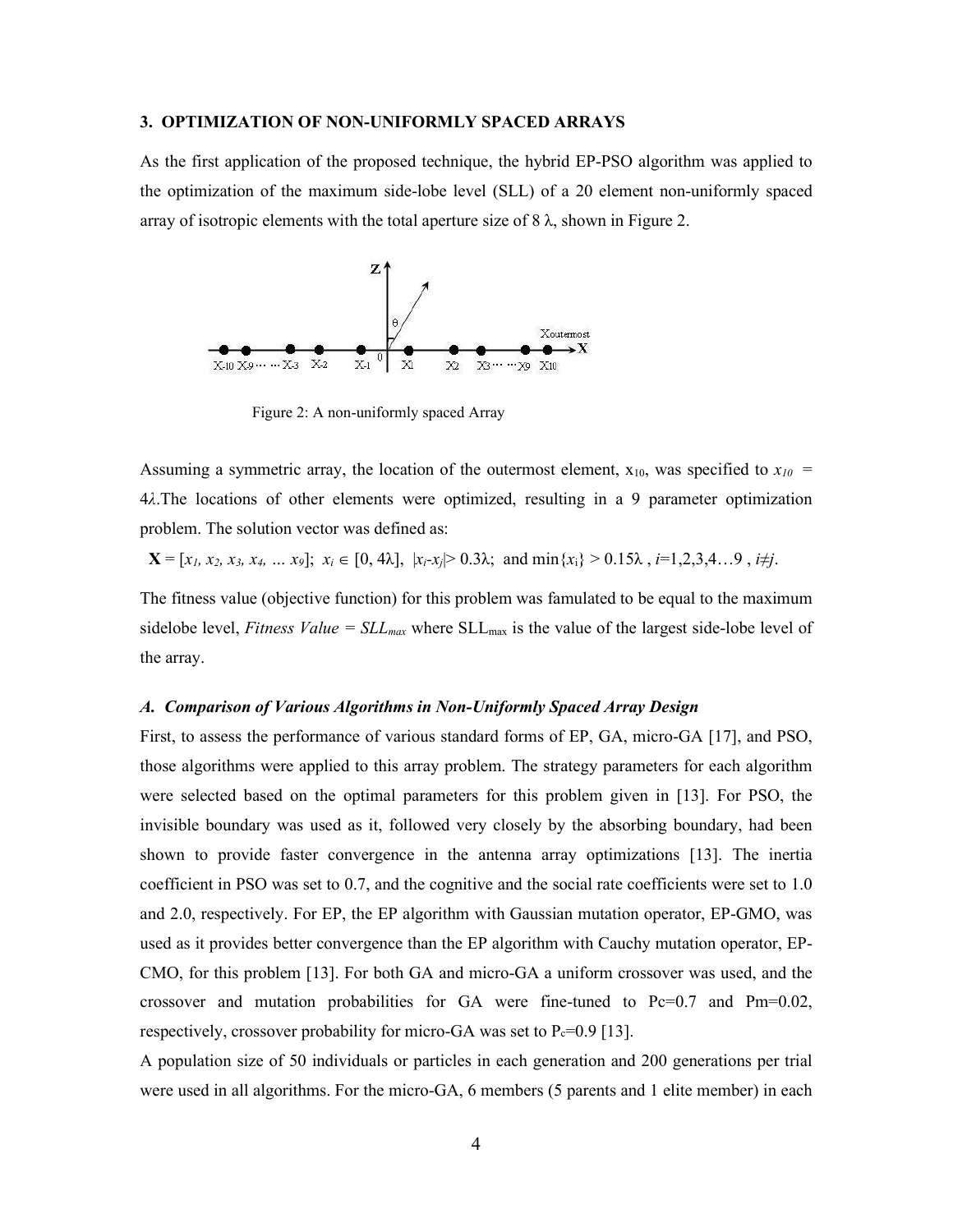generation were used. If the gene difference between the best (elite) member and all other member was less than 20%, all members for the next generation, except for the best member, were re-generated. Figures 3 and 4 compare the convergence rates of the four algorithms over 100 trials in optimization of an aperiodic array of isotropic elements. In addition, included for comparison is the optimization using PSO with a member size of 100. The overall best solution of PSO has the fastest convergence among all the algorithms for the first 3,000 fitness evaluations, and its performance is comparable to that of EP as the number of fitness evaluations increases. As shown in Figure 4, however, when averaged over the 100 trials, EP easily outperforms both GAs and PSO, with a rather poor performance by the latter.



Figure 3: Best-solution fitness trajectories of EP, GA, micro-GA and PSO convergence in optimization of non-uniform array over 100 trials



Figure 4: Average-best fitness trajectories of EP, GA, micro-GA and PSO convergence in optimization of non-uniform array, averaged over 100 trials.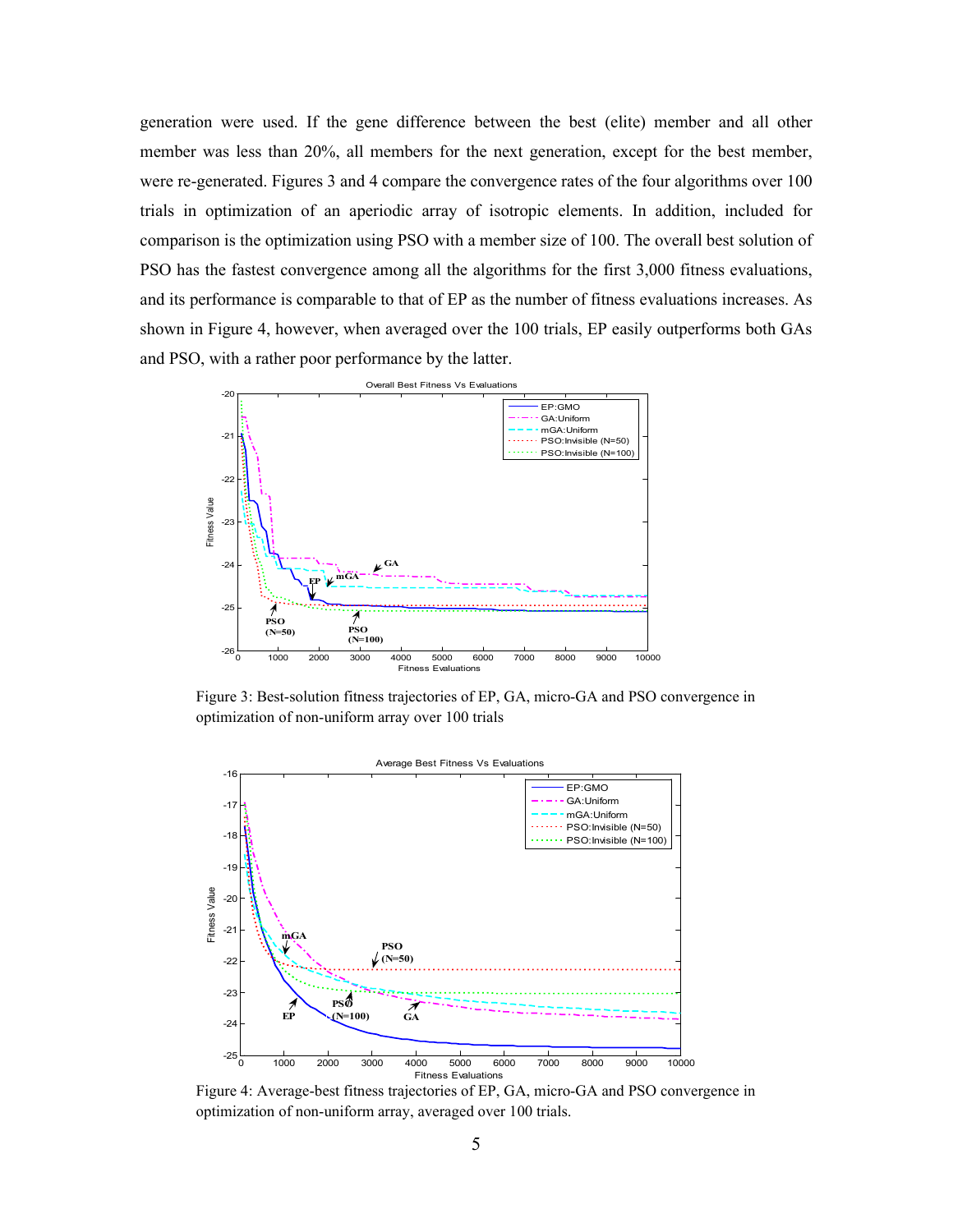#### *B. Application of Hybrid EP- PSO to Non-Uniformly Spaced Array*

In the above subsection 3-A, we demonstrated that EP convincingly provides the fastest overall convergence among the four algorithms utilized for the problem of non-uniformly spaced array. Now to assess the efficiency of the hybrid EP-PSO (HEPPSO) algorithm, we compare its performance with EP with Gaussian mutation and PSO with absorbing wall boundary. These versions of EP and PSO were chosen for comparison, since, as we previously discussed, they had been demonstrated to perform better than the other versions of EP and PSO for optimization of non–uniformly spaced array [13, 18].

For comparison, a population size of 50 was used for 200 generations and 20 trials. The average fitness trajectories of the best solution member along with the pattern of the final optimized solution are given in Figures 5 and 6. The coefficients c1 and c2 in equation (3) were set equal to 2, the number of opponents in the EP tournament process were set to  $q = 15$  for both the EP and Hybrid EP-PSO algorithms, It can be seen from the average best fitness trajectory that the Hybrid EP-PSO outperformed the EP only and PSO only algorithms. The pattern corresponding to the best optimized design has a maximum side-lobe level of less than -25 dB. The optimized spacing distances, in free-space wavelength, between the elements were:  $X_{01} = 0.16347 X_{12} = 0.30039$ ,  $X_{23} = 0.30095, X_{34} = 0.35352, X_{45} = 0.31826, X_{56} = 0.37901, X_{67} = 0.41163, X_{78} = 0.45817, X_{89} =$ 0.59966.



Figure 5: Average best fitness trajectory over 20 trials

Figure 6: Best optimized pattern for a 20-element Non–uniformly spaced array

# **3. OPTIMIZATION OF METASURFACES FOR ANTENNA BEAM-SHAPING**

A class of metasurfaces known as partially reflective surfaces (PRS) have been used in antenna applications for beamforming [19] as well as more for high gain wireless applications [20]. A simple implementation of the PRS for the latter application includes a periodic array of narrow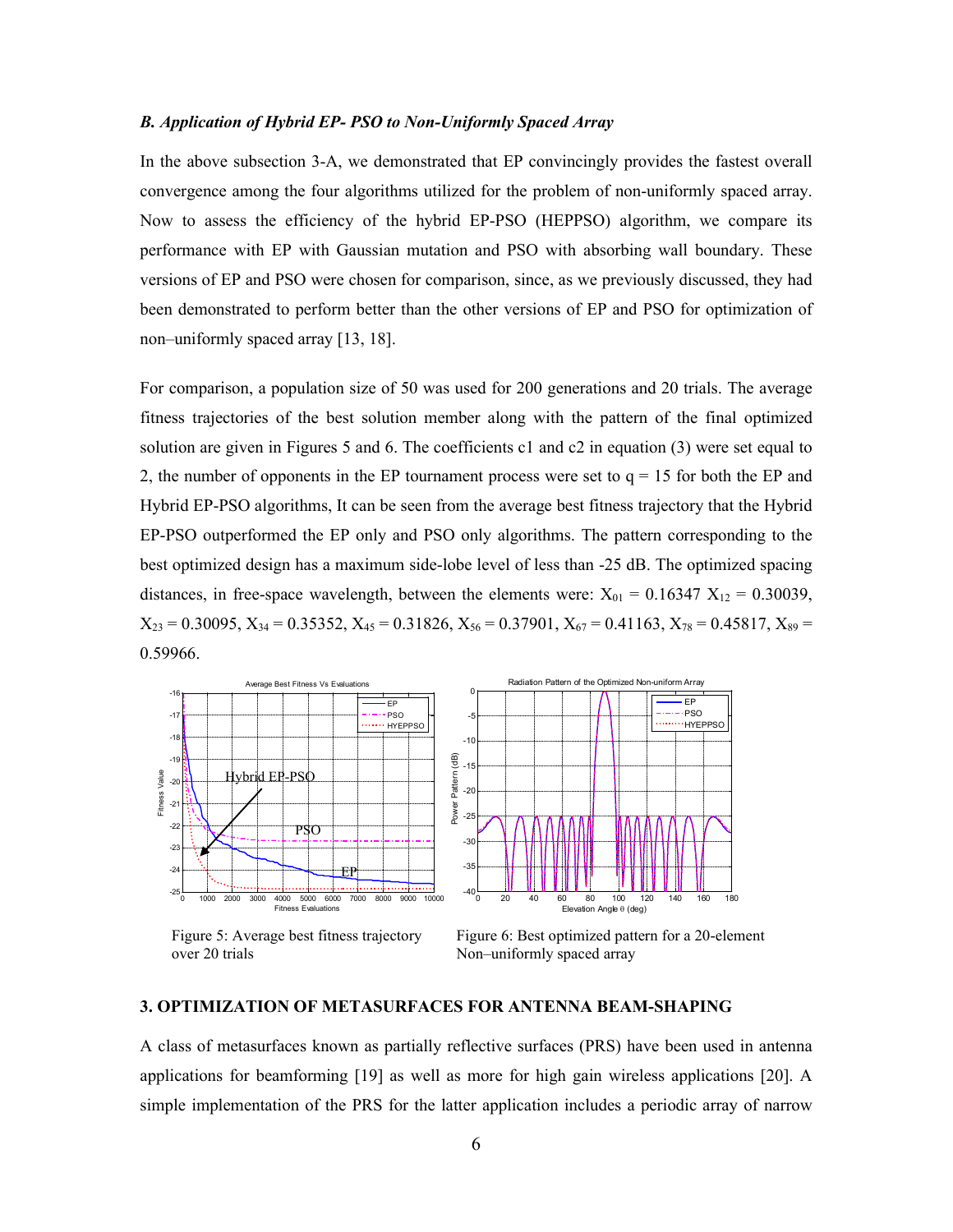printed strips with uniform spacing placed in front of a printed dipole or a microstrip patch antenna at a resonant distance of about 0.5 wavelength. Such a uniformly spaced array of PRS elements, however, results in a relatively high sidelobe level. It also lacks sufficient degrees of freedom, when fed by a printed antenna, to optimize the resulting radiation characteristics for a prescribed shaped beam pattern. To overcome this, non-uniformly spaced metasurfaces have been proposed when the spacing between the PRS elements can be used as additional optimization parameters [21, 22].

We have applied Evolutionary Programming, Particle Swarm Optimization and Hybrid EP-PSO to optimize non-uniformly partially reflective surfaces, shown in Figure 7. These algorithms were linked to a Method of Moment code for multilayered printed structures, developed in-house based on a mixed-potential integral equation formulation [23, 24], in order to numerically model the antenna structure. This numerical engine accounts for all the coupling effects in design of optimization of the non-uniform PRS-based antenna structure in Figure 7. In this design, a partially reflective surface (PRS) as shown in Figure 7 is a group of narrow conducting strip elements placed in front of a feeder antenna at a distance 'd'.



Figure 7: A metasurface made of non-uniformly spaced PRS elements array fed by microstrip dipole

The objective function formulated as:

$$
F(\overline{x}) = \sum_{0}^{M_{\theta}} \left\| \mathcal{E}_{\text{nor}}(\theta, \varphi; \overline{x}) \right\|_{dB} + \sum_{m=0}^{M_{\theta}} r(m) \left[ \delta - \left\| \mathcal{E}_{\text{nor}}(\theta_{m}, \varphi; \overline{x}) \right\|_{dB} \right] + \alpha \left( \left\| SL_{\text{d}B} - \left\| SL_{\text{max}} \right\|_{dB} \right)
$$
\n(8)

where

$$
r(m) = \begin{cases} q_1, & \left| \left| E_{\text{nor}}(\theta_m, \phi, \overline{x}) \right|_{dB} \right| > \delta \\ 0, & \text{otherwise} \end{cases}; \ \alpha = \begin{cases} q_2, & \left| SLL \right|_{dB} > \left| SLL_{\text{max}} \right|_{dB} \\ 0, & \left| SLL \right|_{dB} \leq \left| SLL_{\text{max}} \right|_{dB} \end{cases} \tag{9}
$$

with the solution vector given by:

$$
\overline{X} = [S_1, S_2, ..., S_N; L_1, L_2, ..., L_N; W_p, L_p; d]^T
$$
\n(10)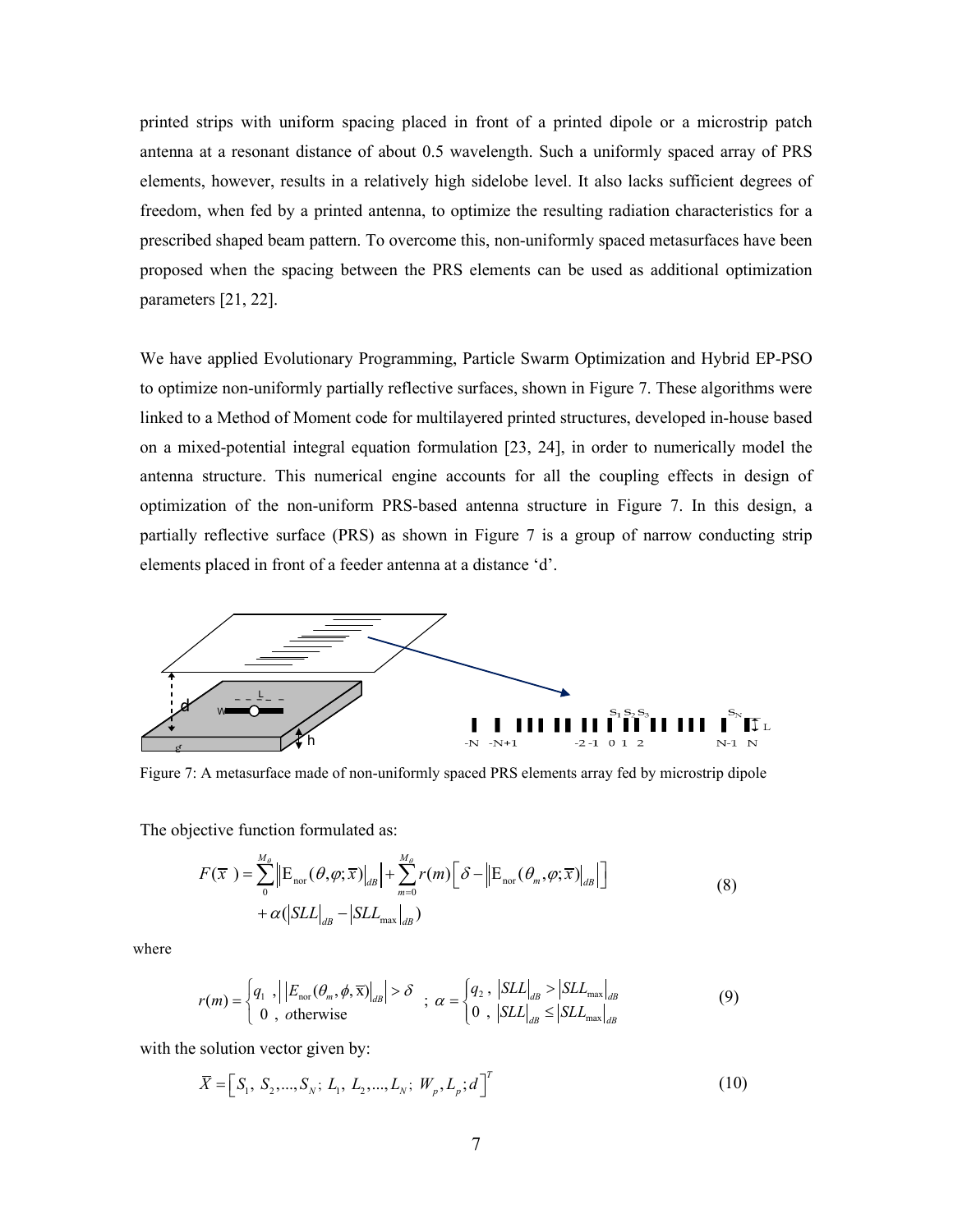In (8) and (9),  $|E_{\text{nor}}(\theta, \phi)|$  is the normalized pattern and  $M_{\theta}$  is the number of elevation angles,  $\theta$ , sampled in the interval  $[0, \theta_{\text{max}}]$ , in which we require a near flat-top pattern, with a maximum dB deviation of δ, in φ-plane,  $φ = 0$  or 90 degrees' plane. The third term in (8) penalizes all the solutions that violate the constraint on the maximum sidelobe-level in both planes.

We have optimized a 21-element partially reflective surface for the synthesis of 120 degrees of sectoral (flat top) pattern at 26.35GHz. A centre-fed printed dipole of length 5.69mm on a 0.254mm air substrate was used for excitation of the PRS elements. Strip width of 0.28mm were used as PRS elements. The spacing,  $S_i$ ,  $i=1,2,..., 10$ , between the PRS elements, length of the elements and distance from the dipole were optimized to get a flat top pattern. A symmetric PRS structure was assumed.

For all the three algorithms a population size of 20 was used. For EP and Hybrid EP-PSO 15 opponents were used. The coefficients c1 and c2 were set equal to 2 for PSO and Hybrid EP-PSO.

To use the optimal choice of boundary wall for PSO, first a study was performed to assess the performance of PSO for absorbing, invisible and reflecting walls. The results for the mean best trajectories, averaged over 20 trials, for the three boundary cases are shown in Figure 8. As can be seen, the PSO with absorbing wall performs the best for this metasurface example. Hence the absorbing wall condition was also used in the hybrid EP-PSO algorithm for this problem.



Figure 8: Trajectory of the best solution member using PSO averaged over 20 trials for different boundary walls

Figure 9 shows the mean best fitness averaged over 20 trials for EP, PSO, and hybrid EP-PSO. The final optimized pattern, optimized for a 120 degree flattop pattern with a constraint of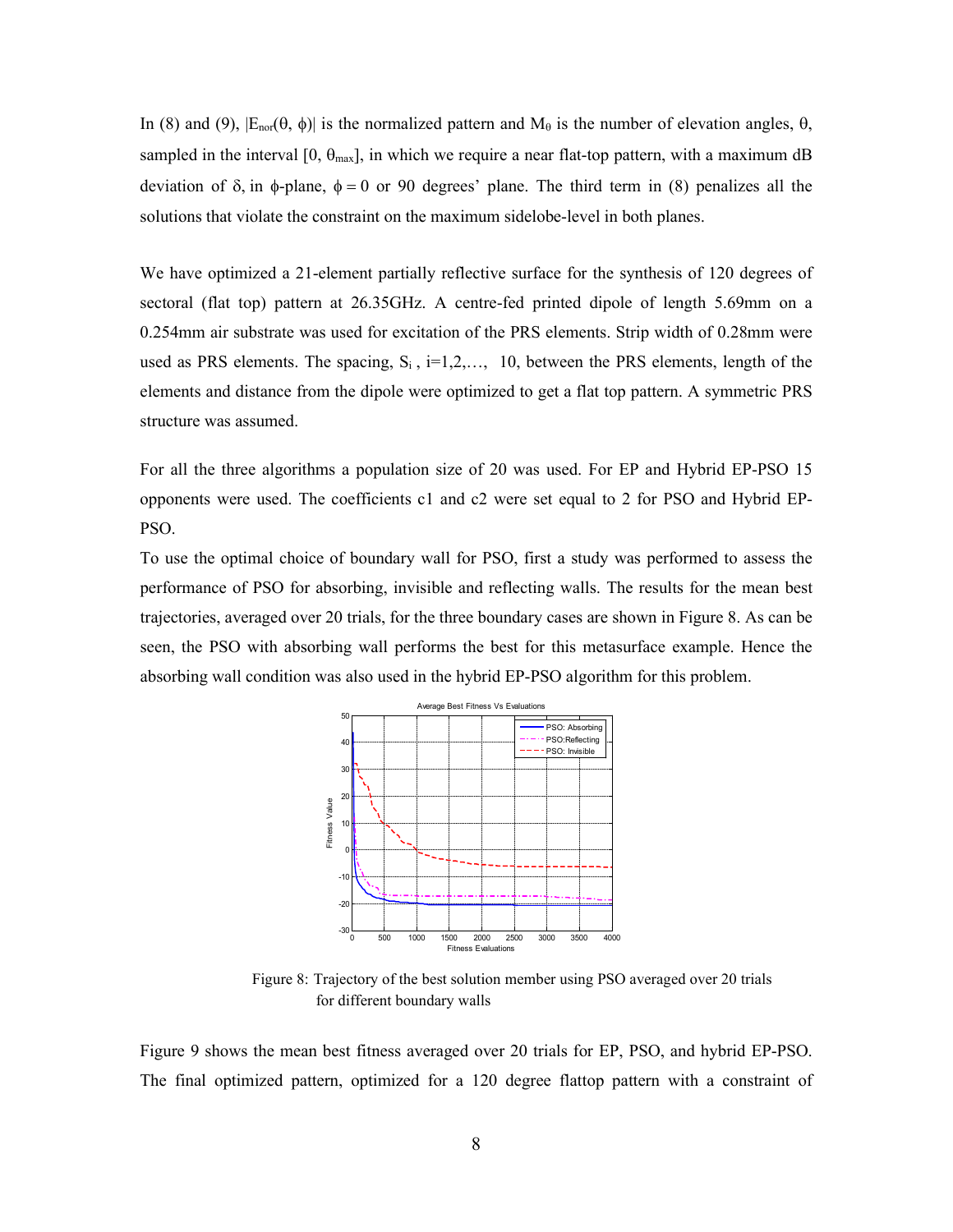$\delta = 0$ dB, in  $\phi = 0^{\circ}$  plane, is shown in Figure 10. As can be seen, all three algorithms eventually result in the optimized pattern shown in Figure 10, but the hybrid EP-PSO converges on the average after about 400 fitness evaluations as compared to about 800 evaluations for the other two algorithms. The final optimized dimensions of the structure obtained using the hybrid EP-PSO algorithm are summarized in Table 1.



Figure 9: Average best fitness trajectory Figure 9: Average best fitness trajectory<br>
Figure 10: Best optimized pattern for a 21-<br>
Figure 10: Best optimized pattern for a 21-<br>
Plement Non-uniformly spaced PRS structure

element Non–uniformly spaced PRS structure

Table 1: Optimized dimensions:  $S_1$  through  $S_{10}$  are the spacings between PRS elements, L is the length of PRS elements and d is the distance of the metasurface from the microstrip dipole.

| Parameters | C <sub>1</sub><br>لات | S2 | S3    | S4    | cε<br>ت ف | S6 | C7<br>◡ | S8 | S9    | S <sub>10</sub> |      |   |
|------------|-----------------------|----|-------|-------|-----------|----|---------|----|-------|-----------------|------|---|
| (mm        |                       |    |       |       |           |    |         |    |       |                 |      |   |
| Optimized  | $0.5475$ 0.4638       |    | .4796 | .5933 | .6071     | 70 | .70     | 70 | .6938 | 70              | 5455 | O |
| dimensions |                       |    |       |       |           |    |         |    |       |                 |      |   |

# **4. CONCLUSIONS**

In this paper, we outlined the formulation of a hybrid of EP and PSO algorithms that incorporates swarm directions in standard self-adaptive EP algorithm and applied it to design optimization of two antenna problems: side-lobe-level minimization of a non-uniformly spaced linear array of isotropic radiators and the pattern synthesis of a partially reflective metasurface fed by a microstrip dipole to obtain a near flat-top pattern. For each problem, a study was first performed to determine the optimum strategy parameters for best statistical performance of the utilized EP and PSO algorithms. It was shown that in both cases the hybrid EP-PSO algorithm outperform the EP only and PSO only algorithms in these two antenna problems that have significantly different fitness function landscapes.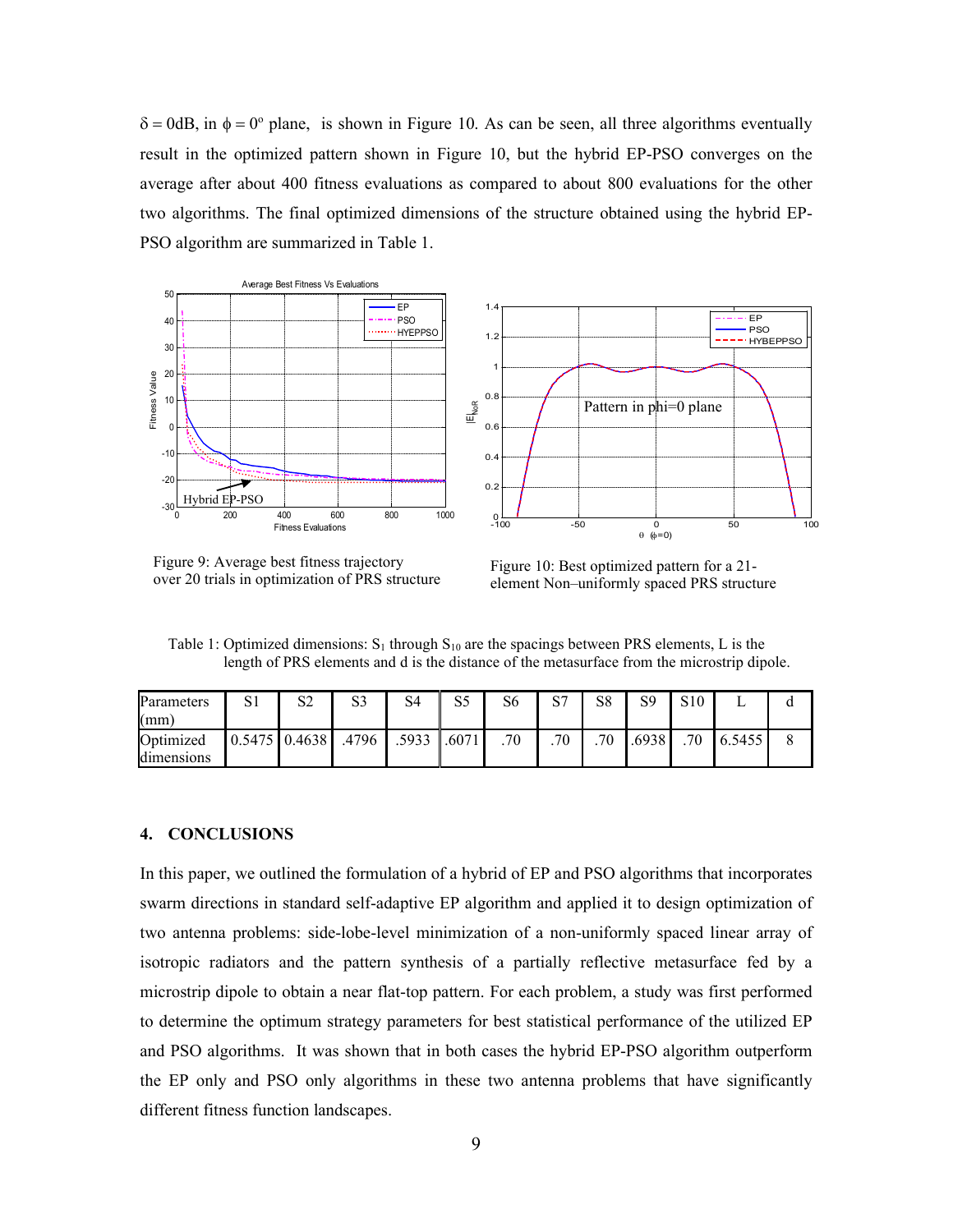#### **References**

- [1] L. J. Fogel, A. J. Owens, and M. J. Walsh, *Artificial Intelligence Through Simulated Evolution*. New York: Wiley, 1966.
- [2] G. B. Fogel and D. B. Fogel, "Continuous evolutionary programming: Analysis and experiments," Cybern. Syst., vol. 26, pp. 79-90, 1995.
- [3] J. H. Holland, Adaptation in Natural and Artificial Systems. Ann Arbor, MI: The Univ. Michigan Press, 1975.
- [4] D. E. Goldberg, Genetic Algorithms in Search, Optimization and Machine Learning, 1989.
- [5] J. Kennedy and R. Eberhart, "Particle Swarm Optimization," in Proc. IEEE Int. Conf. Neural Networks, vol. 4, pp. 1942-1948, 1995.
- [6] N. Hansen and A. Ostermeier, "Completely derandomized self-adaptation in evolutionary strategies," Evolutionary Computation, vol. 9, no. 2, pp. 159–195, 2001.
- [7] D. S. Weile and E. Michielssen, "Genetic algorithm optimization applied to electromagnetics: A review," IEEE Trans. Antennas Propag., vol. 45, no. 3, pp. 343–353, Mar. 1997.
- [8] J. M. Johnson and Y. Rahmat-Samii, "Genetic Algorithms in Engineering Electromagnetics," Antennas Propag. Mag., vol. 39, no. 4, pp. 7–21, Aug. 1997.
- [9] J. Robinson and Y. Rahmat-Samii, "Particle swarm optimization in electromagnetics," IEEE Trans. Antennas Propagat., Vol 52, No. 2, pp. 397-407, February 2004.
- [10] K. Chellapilla and A. Hoorfar, "Evolutionary programming: An efficient alternative to genetic algorithms for electromagnetic optimization problems," in Proc. IEEE AP-S Int. Symp,, pp. 42– 45., June 1998,
- [11] A. Hoorfar, "Evolutionary Programming in Electromagnetic Optimization: A review," IEEE Trans. Antennas and Propag., vol. 55, No. 3, pp. 523–537, March 2007.
- [12] E. BouDaher and A. Hoorfar, "Electromagnetic Optimization Using Mixed-Parameter and Multiobjective Covariance Matrix Adaptation Evolution Strategy," IEEE Trans. Antennas Propag., vol. 63, pp. 1712 - 1724, April 2015.
- [13] H. Huang, A. Hoorfar, S. Lakhani, "A Comparative Study of Evolutionary Programming, Genetic Algorithms and Particle Swarm Optimization in Antenna Design", IEEE AP-S Symposium, June 2007.
- [14] C. Wei, Z. He, Y. Zhang, W. Pei "Swarm Directions Embedded in Fast evolutionary Programming", Proceedings of 2002 Congress on Evolutionary Computation, May 2002.
- [15] A. Hoorfar and S. Lakhani, "Faster Antenna Optimization Using a Hybrid EP-PSO Algorithm," IEEE International Symposium on Antennas and Propagation, Charleston, SC, June 2009.
- [16] T. Bäck, Evolutionary Algorithms in Theory and Practice, Oxford Univ. Press, 1996.
- [17] K. Krishnakumar, "Micro-genetic algorithms for stationary and non-stationary function optimization." SPIE: Intelligent control and adaptive systems, pp. 289-296, 1196.
- [18] E. BouDaher, A. Hoorfar, "Comparison of Nature-inspired Techniques in Design Optimization of Non-uniformly Spaced Arrays in the Presence of Mutual Coupling," special issue of Digital Signal Processing journal on sparse arrays, vol. 105, 2020.